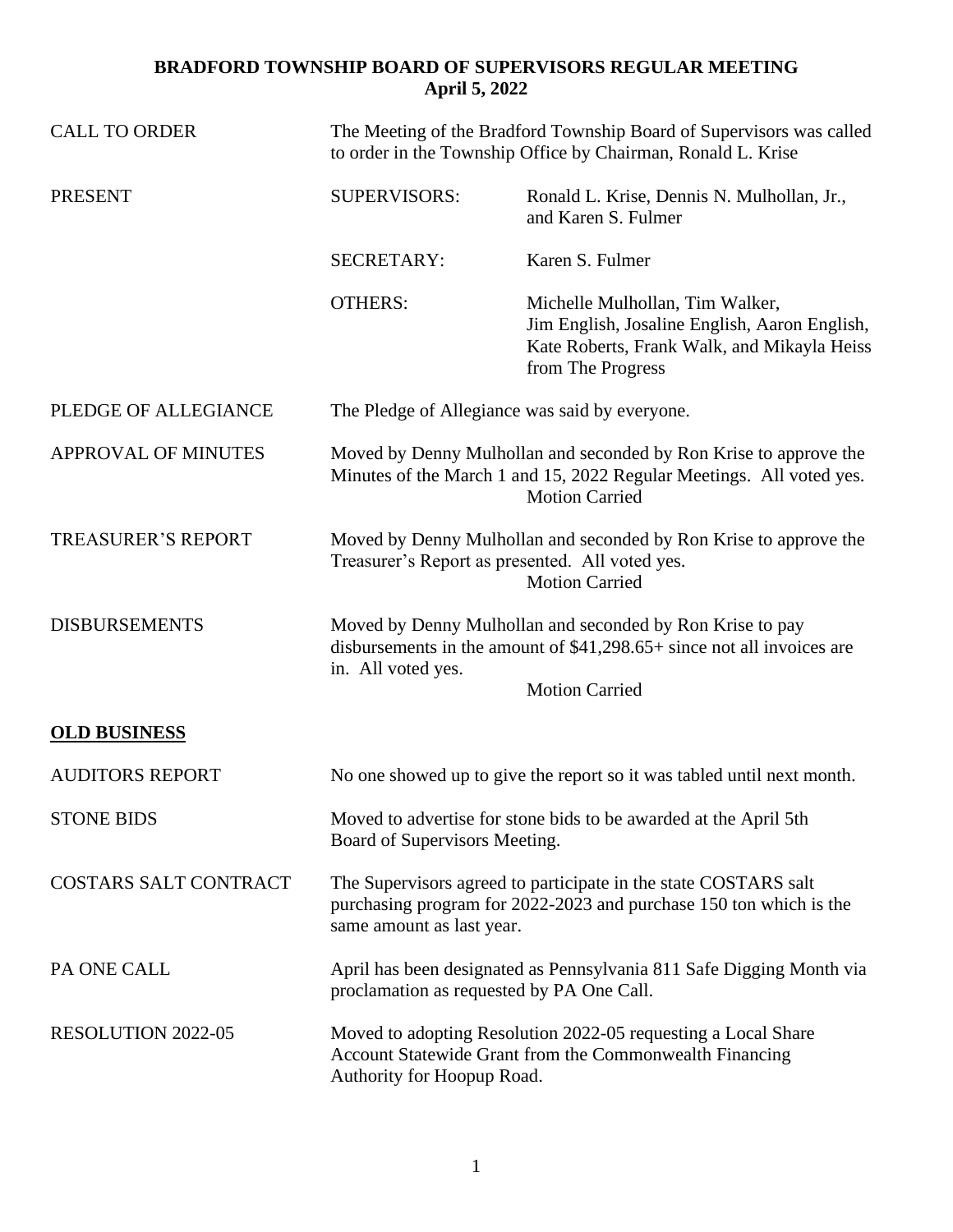| <b>ABES RUN SUBDIVISION</b><br>PRELIMINARY/FINAL MAPS | Moved to approve the Preliminary/Final Maps submitted for the<br>Abe's Run Solar Land Development by the Planning Commission<br>once they receive storm water runoff approval as there are no other<br>reasons not to approve by.                                                                                                                                                                                                                                                                                                                                                                                                         |  |  |
|-------------------------------------------------------|-------------------------------------------------------------------------------------------------------------------------------------------------------------------------------------------------------------------------------------------------------------------------------------------------------------------------------------------------------------------------------------------------------------------------------------------------------------------------------------------------------------------------------------------------------------------------------------------------------------------------------------------|--|--|
| <b>KASSAB SUBDIVISION</b><br><b>FINAL MAPS</b>        | Moved to approve the Final Maps submitted for the Justin M. Kassab<br>and Andrea D. Brown Subdivision.                                                                                                                                                                                                                                                                                                                                                                                                                                                                                                                                    |  |  |
| <b>KASSAB SUBDIVISION</b>                             | Moved to approve the Planning Waiver & Non-Building Declarations<br>submitted for the Justin M. Kassab and Andrea D. Brown Subdivision.                                                                                                                                                                                                                                                                                                                                                                                                                                                                                                   |  |  |
| MCDOWELL SUBDIVISION<br>PRELIMINARY/FINAL MAPS        | Moved to approve the Preliminary/Final Maps submitted for the<br>Donald J. and Anita J. McDowell Subdivision.                                                                                                                                                                                                                                                                                                                                                                                                                                                                                                                             |  |  |
| MCDOWELL SUBDIVISION                                  | Moved to approve the Planning Waiver $\&$ Non-Building Declarations<br>submitted for the Donald J. and Anita J. McDowell Subdivision.                                                                                                                                                                                                                                                                                                                                                                                                                                                                                                     |  |  |
| <b>STANDING COMMITTEES</b>                            |                                                                                                                                                                                                                                                                                                                                                                                                                                                                                                                                                                                                                                           |  |  |
| <b>HIGHWAY SAFETY</b><br><b>COMMISSION</b>            | Supervisor Denny Mulhollan said he hoped plowing was nearing end.<br>He said they have noticed signs down in the township. They started<br>ditch and shoulder work on HoopUp Road. It is only a temporary fix<br>to smooth up the road. Grants were submitted for HoopUp Road and<br>a piece of equipment. We should hear something by the end of May.<br>Still waiting on parts for the grader. Ron Krise asked if the sweeper<br>was done and he was told yes with the roads he is to do. Ron wants to<br>look at stone consumption as they are using less on roads. Ron said we<br>had started sweeping the township roads they sweep. |  |  |
| <b>EMERGENCY MANAGEMENT</b><br><b>COORDINATOR</b>     | Justin Millinder, Emergency Management Coordinator, did not submit a<br>report for the month of March.                                                                                                                                                                                                                                                                                                                                                                                                                                                                                                                                    |  |  |
| <b>CITIZENS INPUT</b>                                 |                                                                                                                                                                                                                                                                                                                                                                                                                                                                                                                                                                                                                                           |  |  |
| <b>JIM ENGLISH</b>                                    | Jim told the supervisors that the bridge by the fire hall needs cleaned.<br>Ron and Denny told him there were things they needed to do at the<br>bridge before cleaning.                                                                                                                                                                                                                                                                                                                                                                                                                                                                  |  |  |
| <b>KATE ROBERTS</b>                                   | Kate asked the township worked with at PennDOT in regards to signs<br>and road accidents? She said about a bad accident near her property.<br>She wondered if a mirror could be put up because of visibility issues.<br>The supervisors said they would send a letter and see what they could<br>find out. She said there was a white building that presents a safety<br>concern of being able to see.                                                                                                                                                                                                                                    |  |  |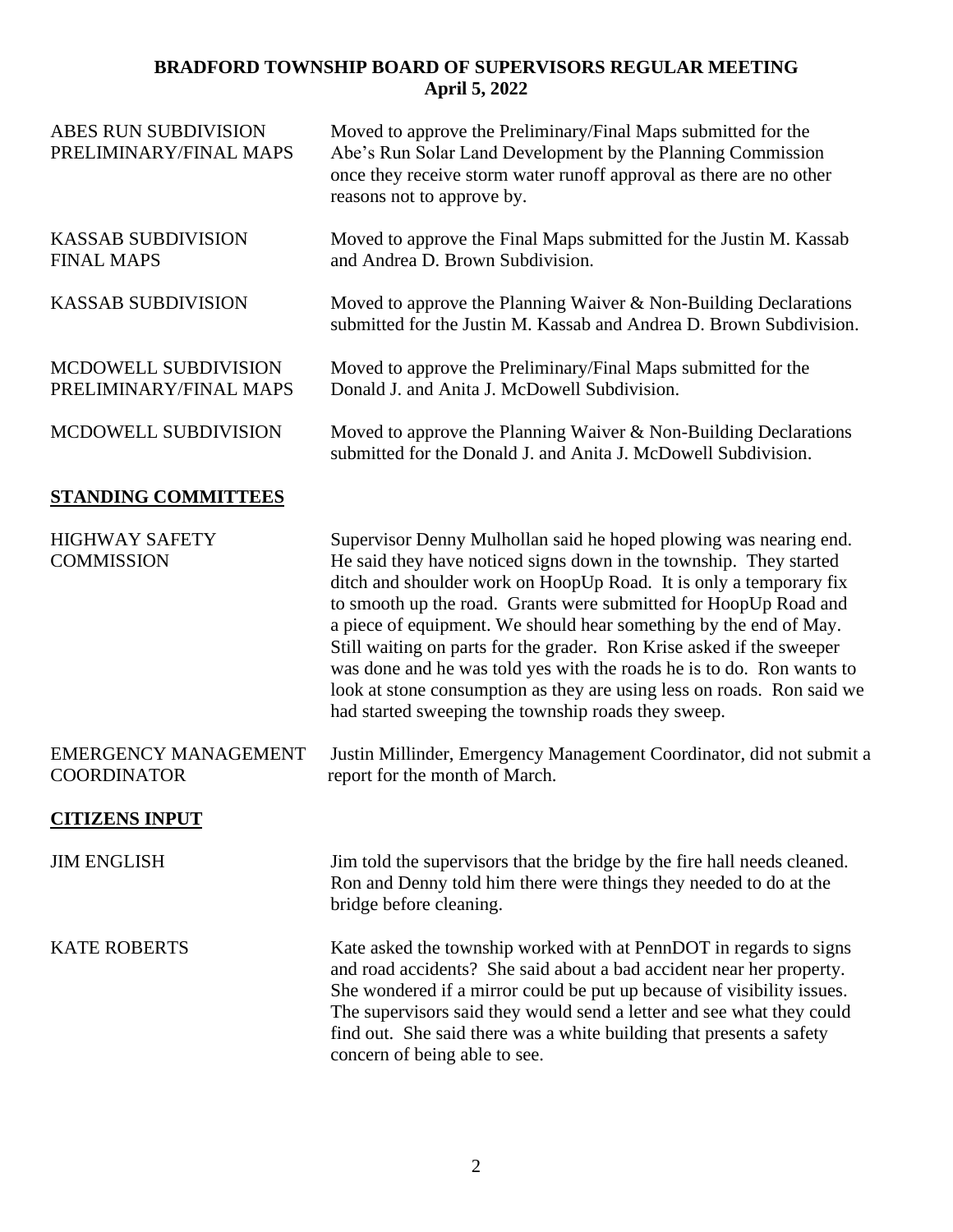#### **NEW BUSINESS**

| <b>STONE BIDS</b>           | The following were awarded to the lowest bidders for 2022 Stone:                                                                                                                                                                                                                                                                                |                          |             |  |
|-----------------------------|-------------------------------------------------------------------------------------------------------------------------------------------------------------------------------------------------------------------------------------------------------------------------------------------------------------------------------------------------|--------------------------|-------------|--|
|                             | <b>Bucktail Excavators</b>                                                                                                                                                                                                                                                                                                                      | 1B Unwashed Limestone    | \$20.36/Ton |  |
|                             | <b>Bucktail Excavators</b>                                                                                                                                                                                                                                                                                                                      | 1B Washed Limestone      | \$23.87/Ton |  |
|                             | <b>Bucktail Excavators</b>                                                                                                                                                                                                                                                                                                                      | 2A Limestone             | \$14.76/Ton |  |
|                             | <b>Bucktail Excavators</b>                                                                                                                                                                                                                                                                                                                      | 2RC Limestone            | \$13.01/Ton |  |
|                             | <b>Bucktail Excavators</b>                                                                                                                                                                                                                                                                                                                      | <b>4B Limestone</b>      | \$19.36/Ton |  |
|                             | Glenn O Hawbaker                                                                                                                                                                                                                                                                                                                                | R <sub>3</sub> Sandstone | \$21.10/Ton |  |
|                             | Glenn O Hawbaker                                                                                                                                                                                                                                                                                                                                | R4 Sandstone             | \$21.10/Ton |  |
|                             | <b>Bucktail Excavators</b>                                                                                                                                                                                                                                                                                                                      | AASHTO#67                | \$19.41/Ton |  |
|                             | Moved by Karen Fulmer and seconded by Ron Krise to award the<br>bids to the lowest bidders. All voted yes.<br><b>Motion Carried</b>                                                                                                                                                                                                             |                          |             |  |
| ANNUAL EQUIPMENT SHOW       | The 15 <sup>th</sup> Annual Equipment Show & Training Day will be held<br>Wednesday, May 25 <sup>th</sup> from 9am to 3pm at the Clearfield County<br>Fairgrounds. Pre-registration is required for the Flagger Training Class<br>at a cost of \$50.00 per person. One free meal will be provided.<br>Additional meals cost \$12.00 per person. |                          |             |  |
|                             | Moved by Denny Mulhollan and seconded by Ron Krise to send all<br>Township employees to the Annual Equipment Show & Training Day<br>and the Township will pay their regular daily wages and all expenses<br>incurred. All voted yes.<br><b>Motion Carried</b>                                                                                   |                          |             |  |
| <b>BREEZELINE AGREEMENT</b> | Moved by Denny Mulhollan and seconded by Ron Krise to signing<br>the Cable Franchise Agreement with Breezeline who was Atlantic<br>Broadband before. This agreement is for 10 years and will provide<br>cable internet access free of charge for the Township Office and BJW\<br>Fire Company at Woodland.                                      |                          |             |  |
| <b>1984 BADGER EXCAVTOR</b> | Bradford Township listed and sold the 1984 Badger Excavator on<br>Municibid for \$4,7650.00.                                                                                                                                                                                                                                                    |                          |             |  |
| <b>VOTER LOCATION</b>       | Bradford Township Precinct 1 voting location has been changed from<br>the Bigler YMCA to the BJW Social Hall on Jury Road. This will start<br>with the May 2022 Primary Election.                                                                                                                                                               |                          |             |  |
| RESOLUTION 2022-07          | BJW Volunteer Fire Company approached the Supervisors requesting<br>for an amendment to Resolution 94-5A which had established charges<br>for emergency services provided by the Fire Company to update to<br>current costs and added service items.                                                                                            |                          |             |  |